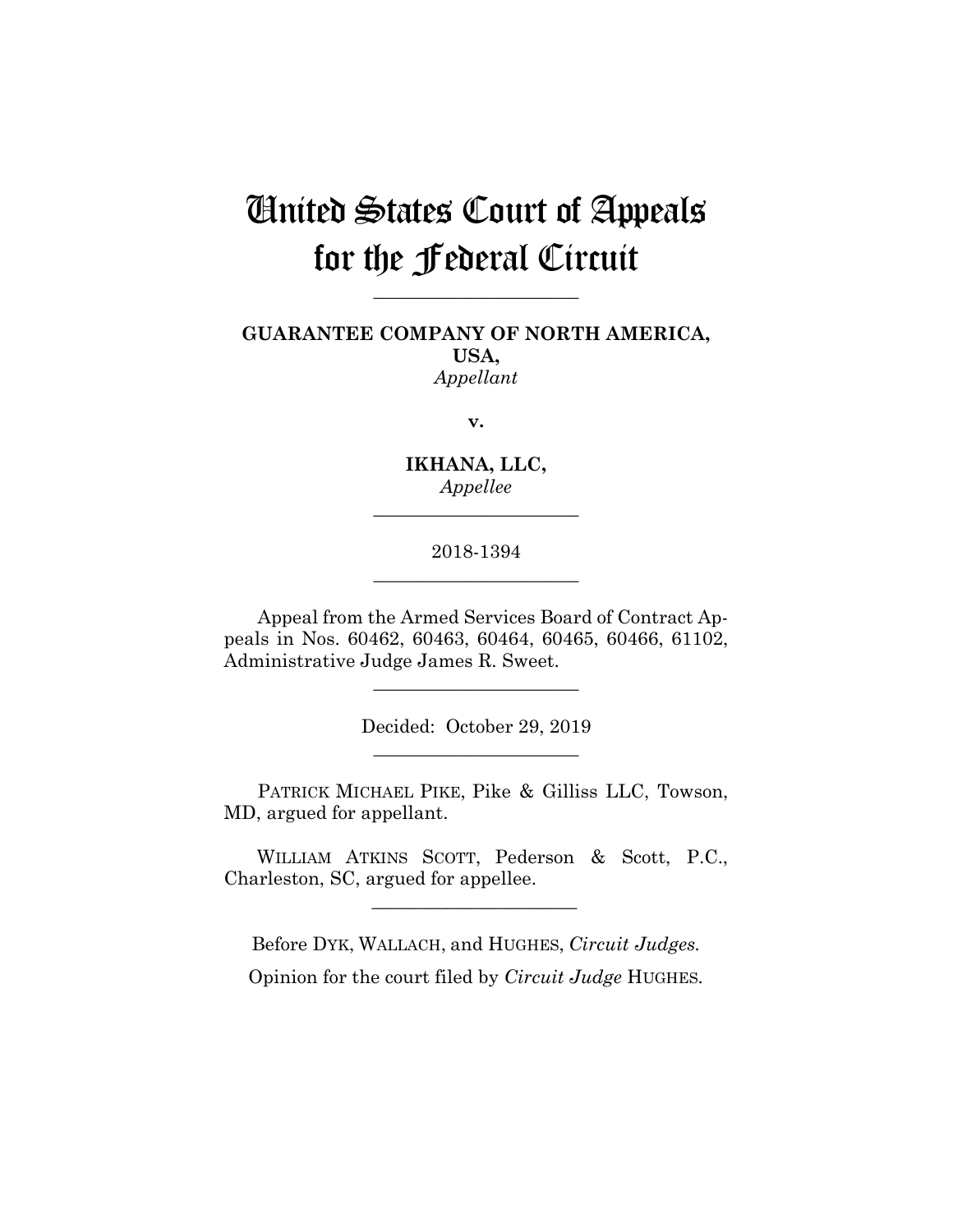### Concurring opinion filed by *Circuit Judge* WALLACH, in which *Circuit Judge* DYK joins.

### HUGHES, *Circuit Judge*.

This case involves a government contract dispute. After a contracting officer determined that Ikhana, LLC defaulted on a construction contract with the Army Corps of Engineers, Ikhana filed an appeal to the Armed Services Board of Contract Appeals. Guarantee Company of North America (GCNA), a surety that indemnified Ikhana, moved to intervene because the indemnity agreement authorized it to assume all contractual rights in the event of default. The Board denied GCNA's motion, finding that GCNA lacked standing. *Appeals of Ikhana, LLC*, ASBCA No. 60462, 17-1 BCA ¶ 36,871 (Oct. 18, 2017). Because GCNA executed its settlement agreement with the Corps after the claims at issue arose, we affirm.

I

In September 2013, the United States Army Corps of Engineers awarded Ikhana a construction contract to build a secured access lane and remote screening facility at the Pentagon by October 12, 2015. The contract required Ikhana to furnish performance and payment bonds. Ikhana procured these bonds from GCNA.

As a condition for issuing the bonds, GCNA required Ikhana to execute a general indemnity agreement. The indemnity agreement included a provision that assigned GCNA all rights under the contract if Ikhana defaulted or if GCNA made payment on any bond.

Construction did not go as planned. As Ikhana began working on the project, it encountered multiple problems with the work site that were not in the contract's specification. Each time Ikhana discovered a new problem, it had to halt work until the Corps issued a unilateral change to the contract. These stoppages and contract modifications caused significant delays and cost overruns. One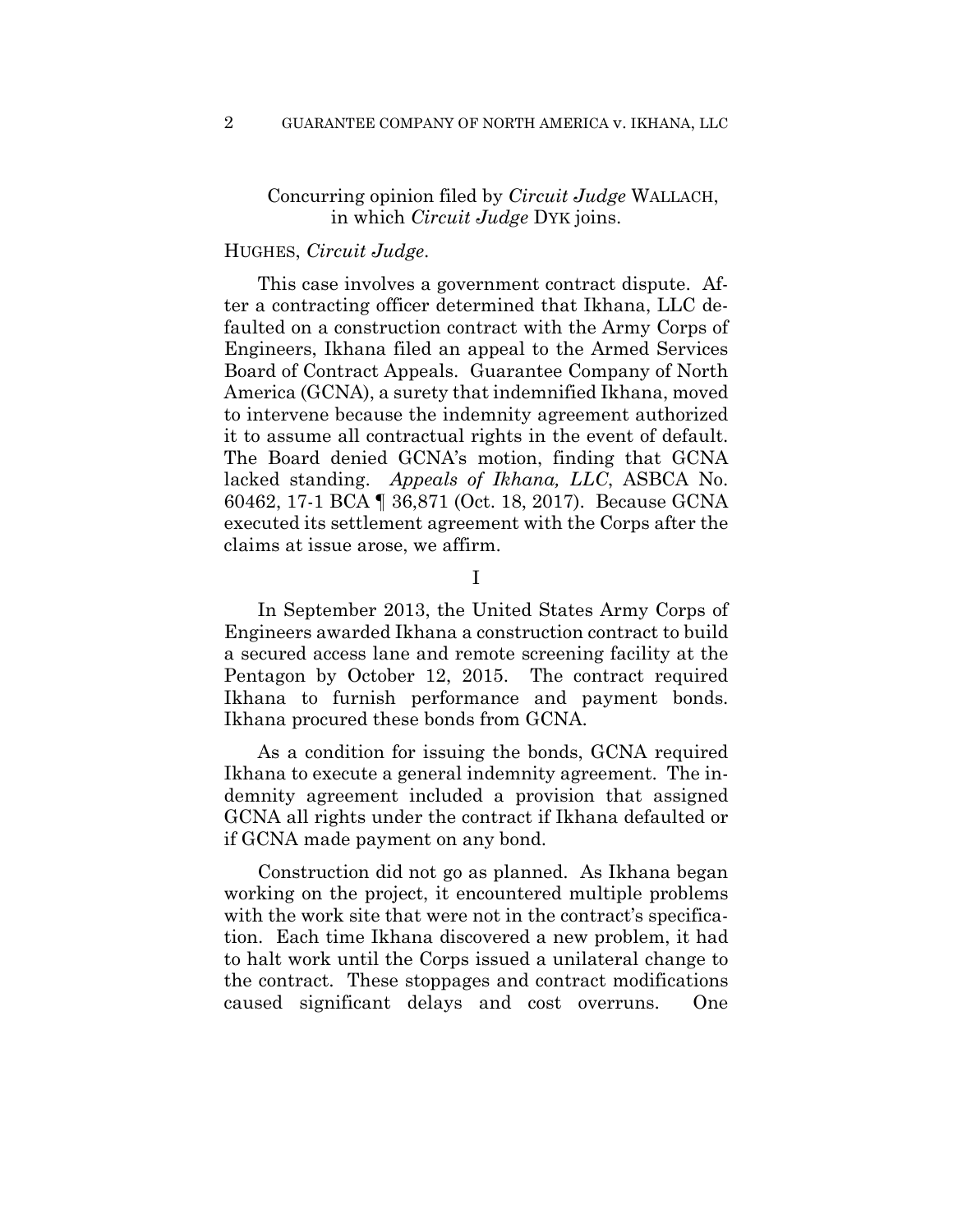modification required the Corps to schedule a power outage at the Pentagon for the project to continue, but the Corps never scheduled the outage, and by mid-October 2015, construction had stopped.

Between October 13–27, 2015, Ikhana submitted four claims to the contracting officer seeking additional compensation and an extension of the project deadline. Ikhana argued that the unforeseen site conditions and unilateral changes to the contract significantly altered the scope of the contract. The Corps never issued a final decision on Ikhana's claims.

Between November 2015 and June 2016, seven of Ikhana's sub-contractors filed claims against GCNA's payment bond. Corps terminated Ikhana for defaulting on the contract and made a claim on the performance bond. On February 25, 2016, Ikhana appealed the termination decision and its four claims for additional compensation to the Armed Services Board of Contract Appeals.

GCNA sent Ikhana a letter demanding collateral under the indemnity agreement. The letter stated that if Ikhana did not deliver over four million dollars in collateral, "GCNA [would] take all appropriate steps to protect its rights" under the indemnity agreement. J.A. 292. Ikhana responded that the demand for collateral was premature and unreasonably high.

GCNA and the Corps began to negotiate for GCNA to tender a completion contractor. During the negotiations, Ikhana informed GCNA that it would "not [forgo] its claim against the Corps under any circumstances." J.A. 444. GCNA invoked its powers under the indemnity agreement and entered into a settlement agreement with the Corps on September 30, 2016. As part of the settlement agreement, GCNA agreed to "cause the dismissal, with prejudice, of the current pending appeals before the [Board]." J.A. 365.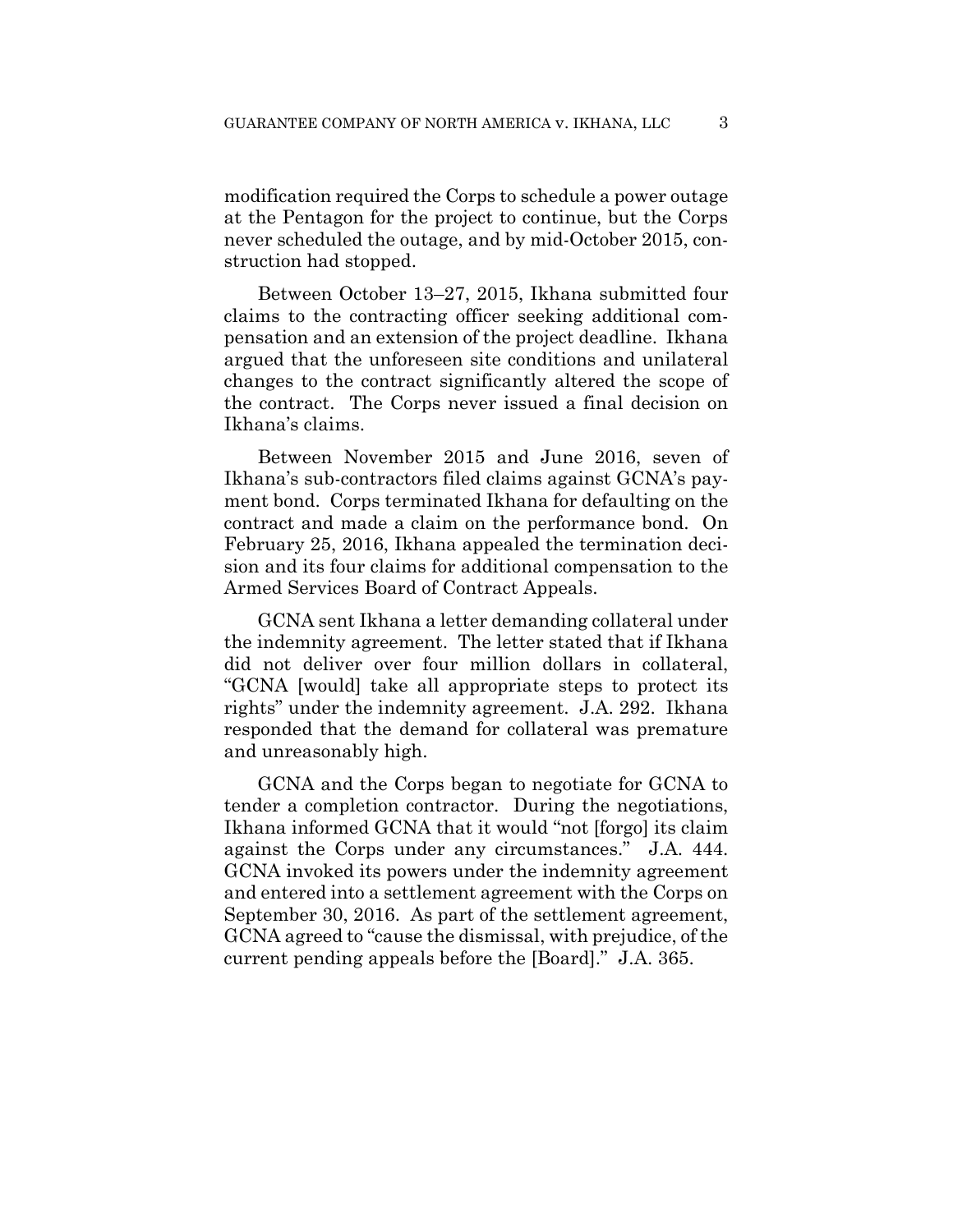#### 4 GUARANTEE COMPANY OF NORTH AMERICA v. IKHANA, LLC

GCNA sued Ikhana for declaratory judgment in the United States District Court for the Eastern District of Virginia. GCNA sought a declaration that the indemnity agreement authorized it to "settle [Ikhana's] dispute with the [Corps] and dismiss the [Board] appeal." *Guarantee Co. of N. Am. USA v. Ikhana*, *LLC*, No. 1:16-CV-1484, 2017 WL 1821106, at \*2 (E.D. Va. May 4, 2017). The district court stayed GCNA's action pending resolution of Ikhana's Board appeal. *Id.* at \*4.

GCNA moved to intervene and withdraw Ikhana's appeal before the Board on the grounds that Ikhana had assigned all contractual claims to GCNA. Ikhana opposed the motion. The Board denied the motion because GCNA lacked standing.

GCNA now appeals from the order denying intervention. We have jurisdiction over the Board's final decision under 28 U.S.C. § 1295(a)(10) and 41 U.S.C. § 7107(a)(1).

We review the Board's conclusions of law de novo. *Winter v. Bath Iron Works Corp.*, 503 F.3d 1346, 1350 (Fed Cir. 2007). The Board's jurisdictional determinations are conclusions of law. *England v. Swanson Grp., Inc.*, 353 F.3d 1375, 1378 (Fed. Cir. 2004). "The Board's jurisdiction is defined by the Contract Disputes Act [(CDA)]. Parties cannot, by agreement, confer upon a tribunal jurisdiction that it otherwise would not have." *United Pac. Ins. Co. v. Roche*, 380 F.3d 1352, 1356 (Fed. Cir. 2004).

The issue here is whether the Board correctly denied GCNA's attempt to intervene and replace Ikhana as the appellant. The Board's rules of procedure do not include instructions for third-party practice. *See In Re S. Powell Constr. Co.*, AGBCA No. 2004-122-1, 04-2 BCA ¶ 32,725 (Aug. 26, 2004). The limited Board decisions on the subject do not provide any clear guidance over what standards the Board uses for determining the propriety of intervention or

II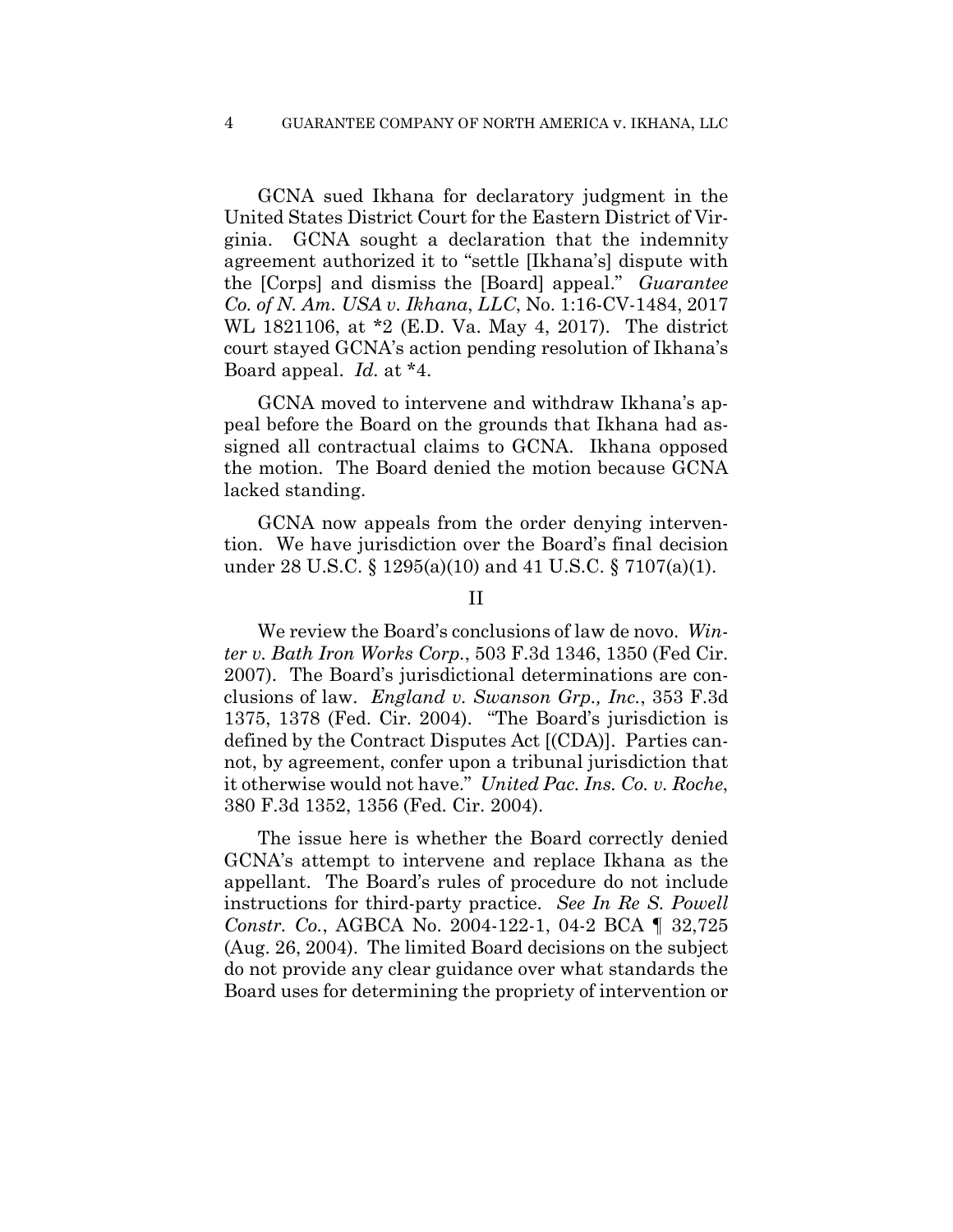whether intervention is even permitted. *See id.* (collecting cases and discussing intervention under the CDA). But while the scope of third-party practice rules is murky, the outer bounds are limited by the Federal Rules of Civil Procedure, which the Board may adopt at its discretion. *Id.* A party seeking to supplant the plaintiff must be able to show that it could have initiated the complaint on its own. *Cf. United States v. 936.71 Acres of Land, More or Less, in Brevard Cty., State of Fla.*, 418 F.2d 551, 556 (5th Cir. 1969) (noting that the real-party-in-interest requirement applies equally to intervenors as it does to plaintiffs). Thus, GCNA cannot commandeer Ikhana's appeal if it could not directly appeal the contracting officer's decisions to the Board under the CDA.

As explained below, we find that GCNA fails to meet this threshold requirement.

Congress designed the CDA "to prevent duplicative claims [being brought] before the boards and the courts." *Admiralty Constr., Inc. v. Dalton*, 156 F.3d 1217, 1221 (Fed. Cir. 1998). The CDA prevents duplicative adjudication "by supplying a single point of contact for contract claims." *Id.* (internal quotation marks omitted). Under the CDA, only contractors can appeal a contracting officer's decision to the Board. 41 U.S.C. § 7104; *Winter v. FloorPro, Inc.*, 570 F.3d 1367, 1370–71 (Fed. Cir. 2009). The CDA defines "contractor" as "a party to a Federal Government contract other than the Federal Government." 41 U.S.C. § 7101(7). This rule is strictly enforced as a jurisdictional prerequisite to any appeal before the Board. *Fireman's Fund Ins. Co. v. England*, 313 F.3d 1344, 1350 (Fed. Cir. 2002).

Generally, a surety that enters into an indemnity agreement with a contractor is not in privity with the government or considered the contractor in the context of the CDA. *See id*. at 1351–52. But there is an exception to this rule. Under *Fireman's Fund* and its progeny, when a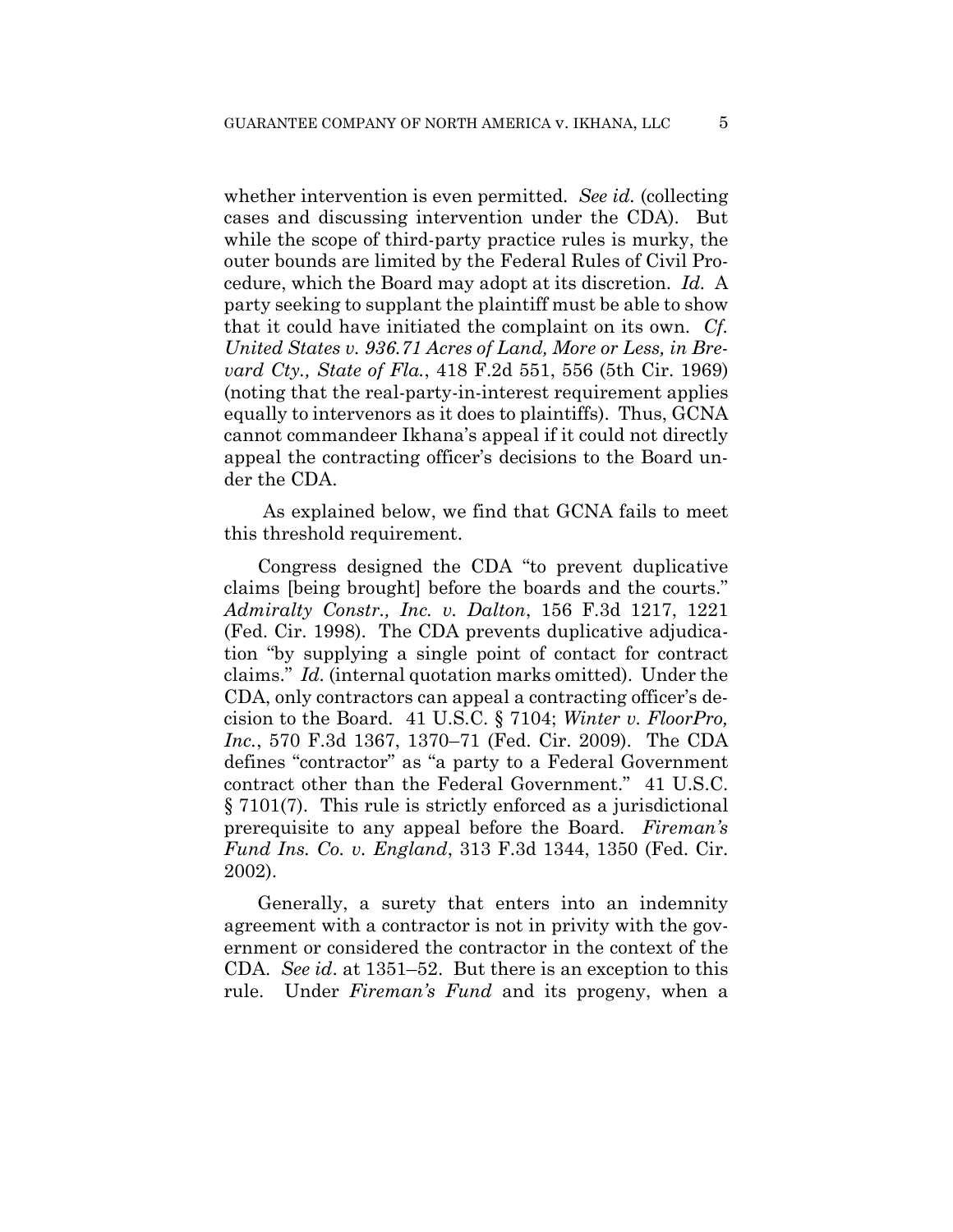surety executes a takeover agreement with the government to complete a contract, it is treated as a contractor under the CDA and can assert claims to the Board. *Lumbermens Mut. Cas. Co. v. United States*, 654 F.3d 1305, 1320 (Fed. Cir. 2011). However, the only contract between the surety and the government is the takeover agreement. *Id.* (citing *Fireman's Fund*, 313 F.3d at 1346). "For a claim to 'arise under' such a contract, the operative facts upon which the claim is based must have occurred after the pre-takeover contract was executed." *United Pac. Ins. Co. v. Roche*, 380 F.3d 1352, 1355–56 (Fed. Cir. 2004). "Stated differently, the Board ha[s] no jurisdiction over . . . claims . . . based upon events that occurred prior to the takeover agreement." *Id.* at 1356.

Here, GCNA entered into a settlement agreement with the Corps on September 30, 2016. Under *Fireman's Fund*, even if this agreement constitutes a takeover agreement, it would not entitle GCNA to assert claims that arose prior to this date. Because Ikhana lodged its appeal with the Board on February 25, 2016, all the claims at issue in this case necessarily arose before GCNA contracted with the Corps. As a result, GCNA cannot commandeer this appeal because it could not assert these claims in the first instance.

GCNA raises several other arguments concerning the effect of the settlement agreement. The Corps advanced similar theories before the Board, and the Board rejected them. Because these issues are part of an ongoing adjudication, we decline to address them until the Board issues a final decision.

### III

Because all claims at issue here arose before GCNA entered into its settlement agreement with the Corps, GCNA could not assert them before the Board. As a result, we affirm the Board's dismissal of GCNA's motion to intervene.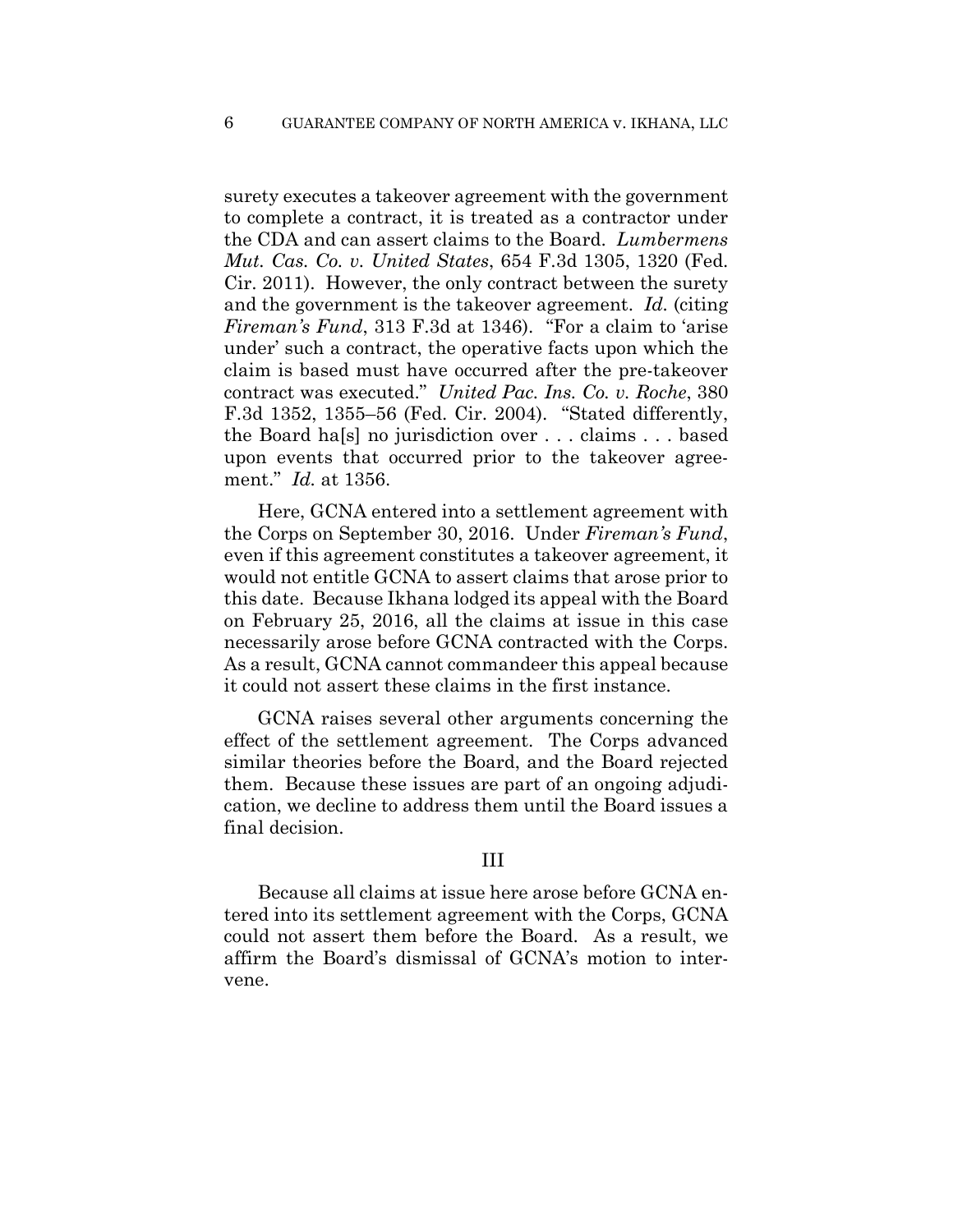GUARANTEE COMPANY OF NORTH AMERICA v. IKHANA, LLC 7

## **AFFIRMED**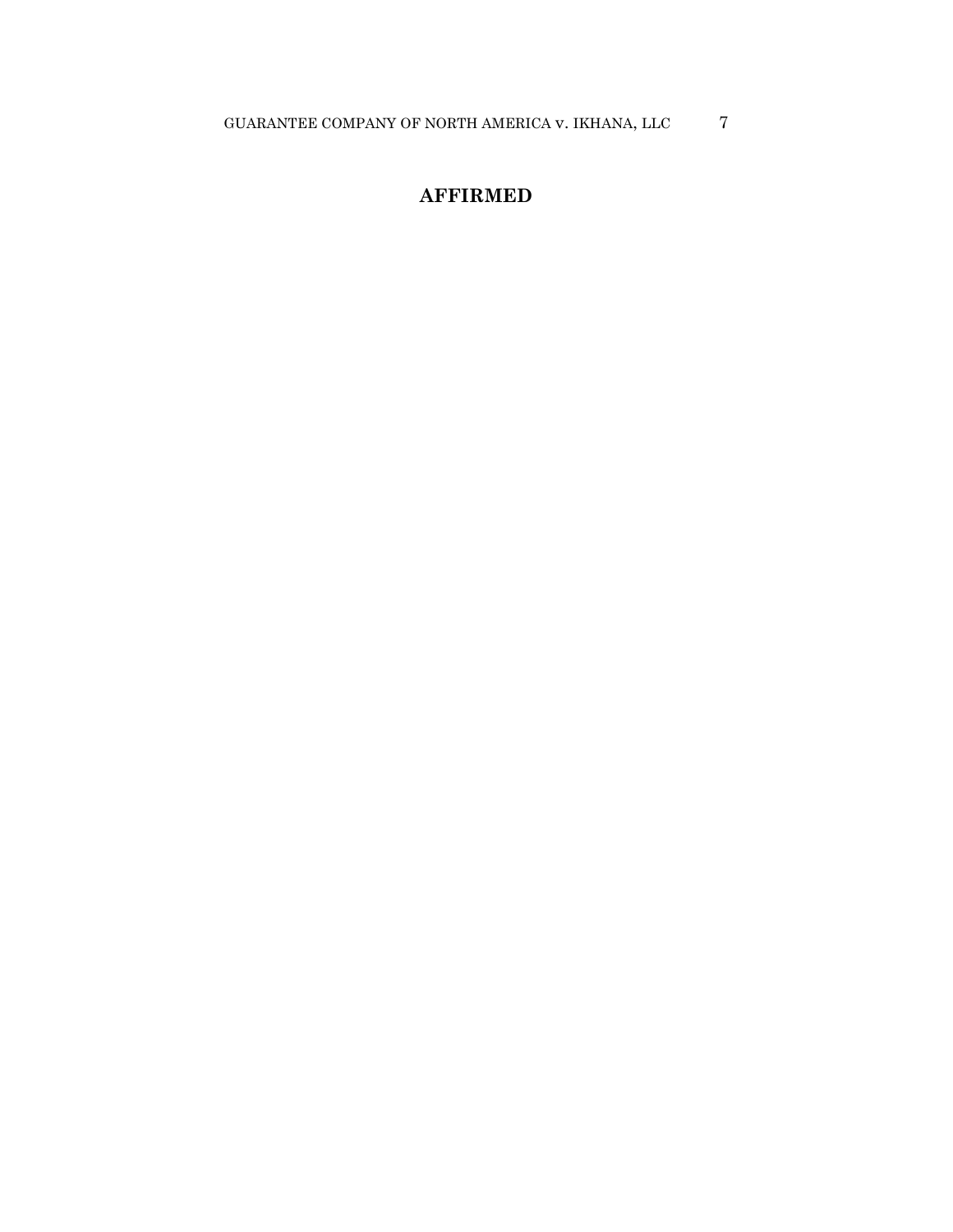# United States Court of Appeals for the Federal Circuit

**\_\_\_\_\_\_\_\_\_\_\_\_\_\_\_\_\_\_\_\_\_\_**

### **GUARANTEE COMPANY OF NORTH AMERICA, USA,** *Appellant*

**v.**

**IKHANA, LLC,** *Appellee* **\_\_\_\_\_\_\_\_\_\_\_\_\_\_\_\_\_\_\_\_\_\_**

### 2018-1394 **\_\_\_\_\_\_\_\_\_\_\_\_\_\_\_\_\_\_\_\_\_\_**

Appeal from the Armed Services Board of Contract Appeals in Nos. 60462, 60463, 60464, 60465, 60466, 61102, Administrative Judge James R. Sweet.

**\_\_\_\_\_\_\_\_\_\_\_\_\_\_\_\_\_\_\_\_\_\_**

WALLACH, *Circuit Judge,* concurring, in which DYK, *Circuit Judge,* joins.

I write not to contest the outcome of the above decision; it rests squarely on this court's precedent. Instead, I raise a concern regarding the rationale underlying that precedent.

I. THE CONTRACT DISPUTES ACT AND SURETIES

My concern arises from this court's precedent regarding two fields of public contract law. First is the Contract Disputes Act ("CDA"), which regulates how U.S. executive agencies ("the Government") may contract with non-governmental entities. *See* 41 U.S.C. §§ 7101–7109 (2012).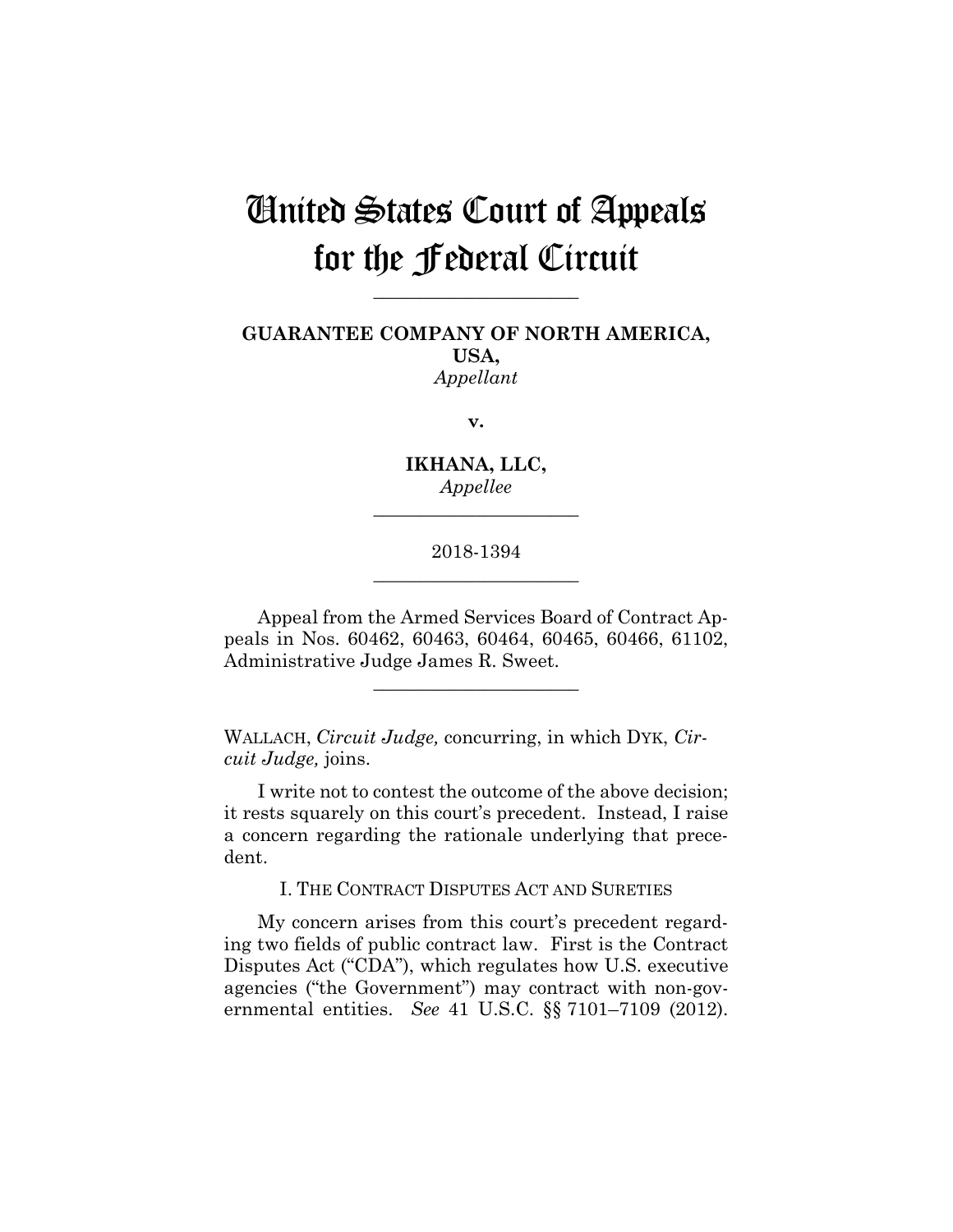Relevant here, the CDA provides the statutory framework for contract dispute resolution. *See id.* § 7104(a). Under the CDA, "[a] contractor<sup>[1]</sup> ... may appeal the decision [by a Government contracting officer] to an agency board[,]" *id.* § 7104(a)—here, the Armed Services Board of Contact Appeals ("ASBCA"), *id.* § 7105(a). Limiting such appeals to the contractor is based on the policy rationale of winnowing down all claims to a "single point of contact" and so preventing a deluge of duplicative claims—with their associated costs—against the Government for any given contract. *See* S. Rep. No. 95-1118, at 16 (1978) ("the Senate Report").

The second—the Miller Act—requires all contractors in privity with the Government to post performance and payment bonds on all federal construction contracts. *See* 40 U.S.C. § 3131(b) (2008);2 *see also* STEVEN PLITT, ET AL.,

<u>.</u>

<sup>2</sup> This statute was codified at Title 40, United States Code § 270a, under the Miller Act, until 2002. *See* Pub. L.

<sup>&</sup>lt;sup>1</sup> In the 2011 revision and recodification of the CDA, the definition of "contractor" was amended to include the addition of "Federal" in describing "Government." *Compare* 41 U.S.C. § 601(4) (2000) (explaining that a "contractor" is "a party to a Government contract other than the Government") *with* 41 U.S.C. § 7101(a) (2012) (providing that a "contactor" is "a party to a Federal Government contract other than the Federal Government"). This insertion does not invalidate or otherwise render inapplicable our precedent regarding the CDA predating the 2011 revision, as our cases exclusively reviewed Federal Government contracts. *See* 28 U.S.C. 1295(a)(10) (2006) (granting jurisdiction to the Federal Circuit over cases arising from executive agency board of contract appeals). Accordingly, we continue to rely upon the statutory interpretation of our prior authority. Unless otherwise noted, I refer to the updated definition of "contractor."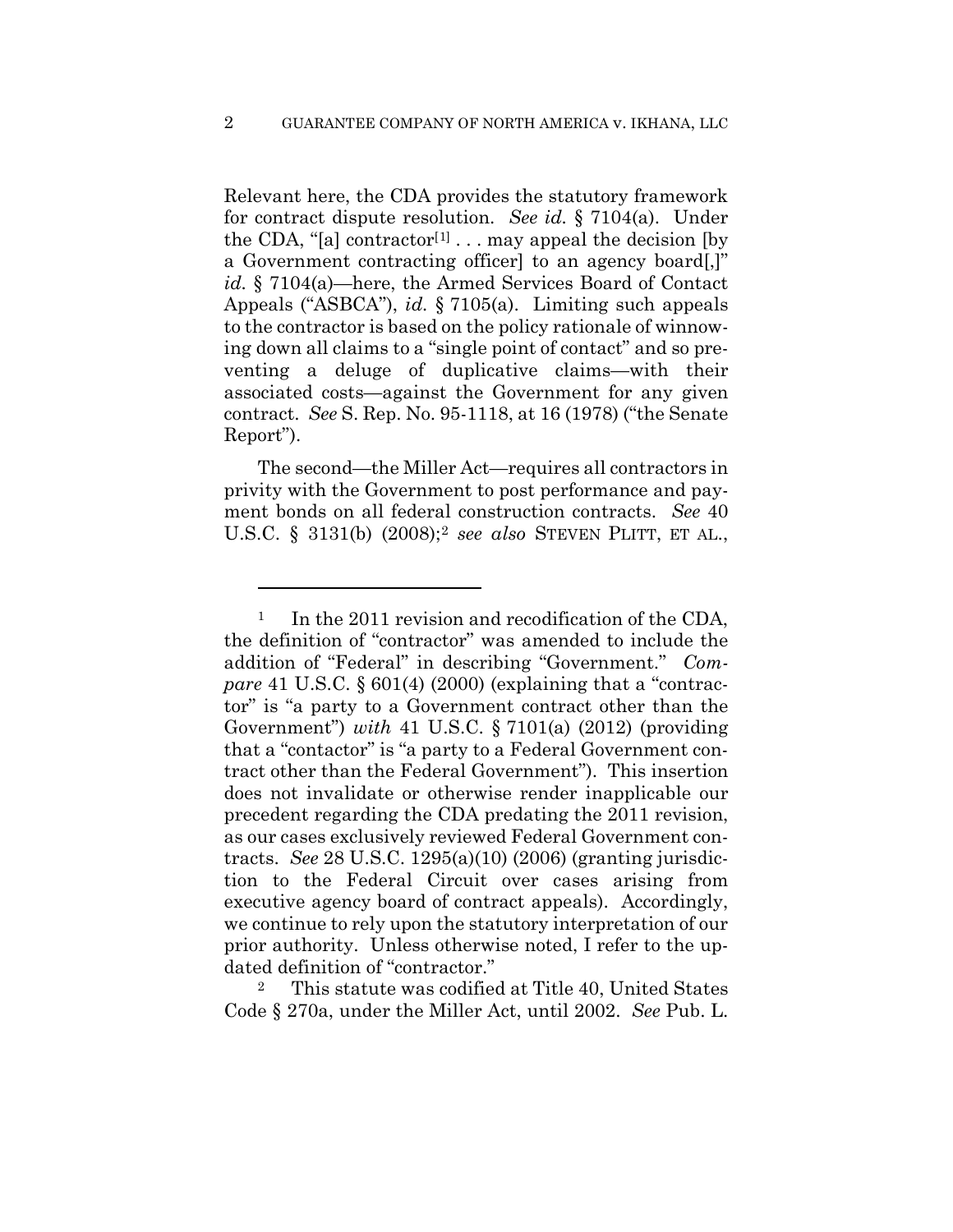STATUTORY BOND REQUIREMENTS–ON FEDERAL CONSTRUCTION (MILLER ACT), 11A COUCH ON INS. § 163:25 (3d ed. 2019) ("Couch on Ins.") (explaining that "under the Miller Act, [federal construction projects] require a specific form of payment and performance bonds"). A surety must post the bond, ensuring that, in the event of the contractor's default, the contract is nevertheless completed. *See*  40 U.S.C. § 3131(b). The surety ensures that the contract is completed by one of a variety of means, such as taking over the contract, finding a replacement contractor, or funding the original contractor in the case of insolvency. *See Admiralty Const. by Nat'l Am. Ins. Co. v. Dalton*, 156 F.3d 1217, 1220–21 (Fed. Cir. 1998).

Where a surety takes over the contract, we have held that the surety steps into the shoes of the original contractor and so has privity with the Government, albeit solely with respect to the contract's outstanding performance; accordingly, the surety has standing to seek redress under the CDA for claims arising out of the outstanding performance. *See Fireman's Fund Ins. Co. v. England*, 313 F.3d 1344, 1351 (Fed. Cir. 2002) (determining that, as the surety "was not a party to any contract with the government prior to the takeover agreement it had with the government" after the contractor defaulted, the surety was not a contractor for the purposes of the CDA and so could not bring CDA claims against the government).

Before the surety takes over—or in situations where the surety never executes a takeover agreement with the Government and instead ensures the contract is carried out by one of the other means—we have concluded that the surety is *not* in privity with the Government and is *not* permitted to bring claims under the CDA. *See Admiralty*, 156 F.3d at 1220–21; *Fireman's Fund*, 313 F.3d at 1351–52. It

1

<sup>107-217, §1, 116</sup> Stat. 1147 (2002). Unless specified to the contrary, I will refer to the recodified version of the statute.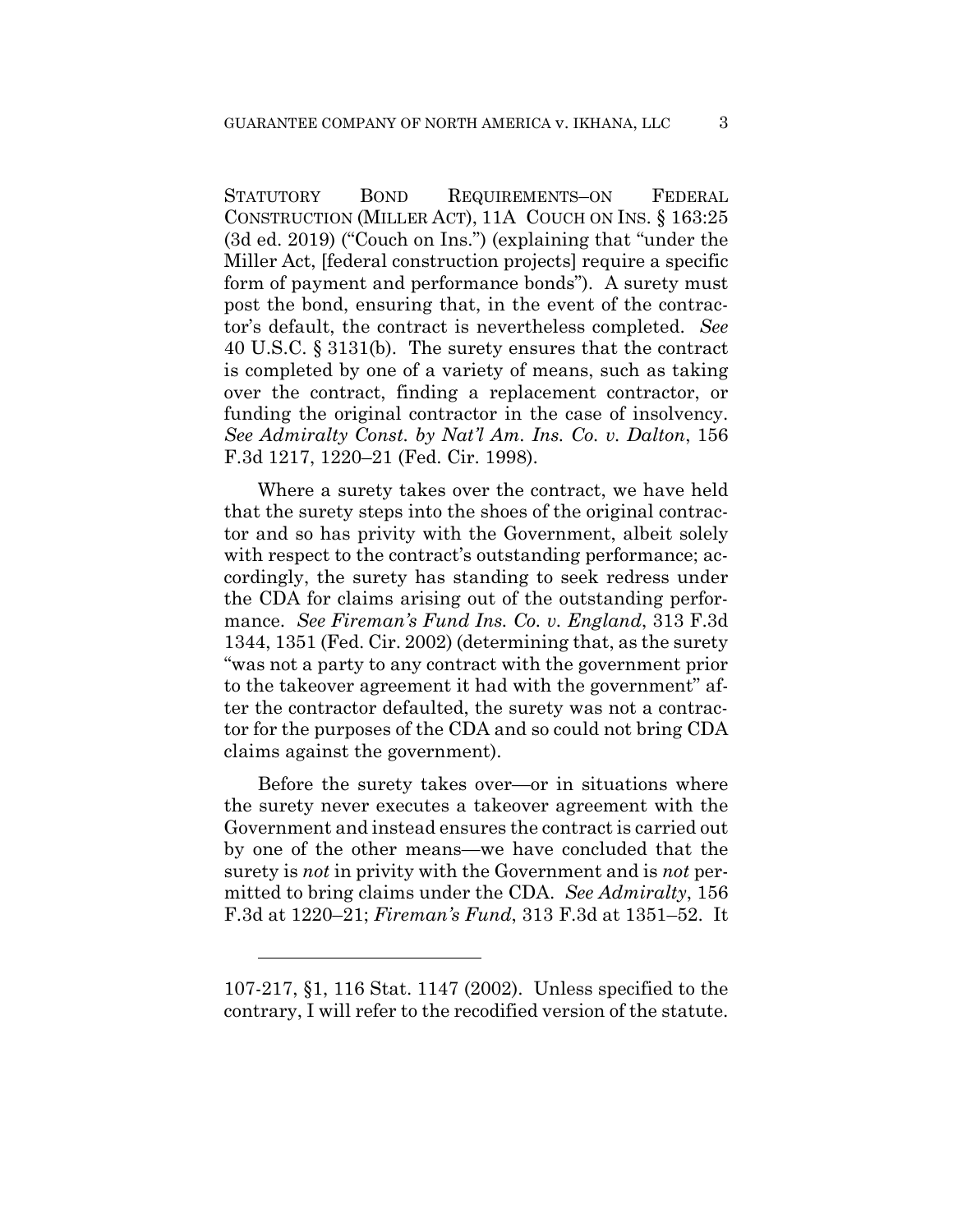is my position that the two opinions upon which our subsequent decisions are built, *Admiralty* and *Fireman's Fund*, were wrongly decided because they bring Government contracting law into conflict with basic principles of suretyship and contract law.

### II. *ADMIRALTY* AND *FIREMAN'S FUND*

In *Balboa Insurance Co. v. United States*, we first addressed the relationship between the Government, a contractor, and a surety in the event of default, but we stopped short of determining whether a surety was in privity with the Government upon the default of the contractor. 775 F.2d 1158, 1160–61 (Fed. Cir. 1985). We did, however, stop short of determining whether a surety and the Government were in privity. *See id.* ("Although it is conceivable that under certain circumstances a surety could assert rights against the Government under the third-party beneficiary rule . . . or even as one in privity in contract with the Government . . . the traditional means of asserting a surety's claim is under the equitable doctrine of subrogation."); *see also Ins. Co. of the W. v. United States*, 243 F.3d 1367, 1370 (Fed. Cir. 2001) ("[I]n *Balboa* we reserved the question whether there was a contract or privity of contract between the government and a surety.").

We took up the unanswered question in *Admiralty* and decided that no such privity existed. *See Admiralty*, 156 F.3d at 1220–21. In doing so, we noted that "the central issue in this case is whether the CDA permits [the surety] to bring a claim on behalf of [the contractor]" and concluded that both because a surety is not a contractor as defined by the CDA, *see supra* Section I, and because "[t]he CDA limits the eligibility to appeal to the boards of contract appeals *to contractors* with claims on contracts entered by a Government agency," which the surety had not done, the surety lacked the standing to bring such an appeal, *see Admiralty*, 156 F.3d at 1220–21*.* (emphasis added).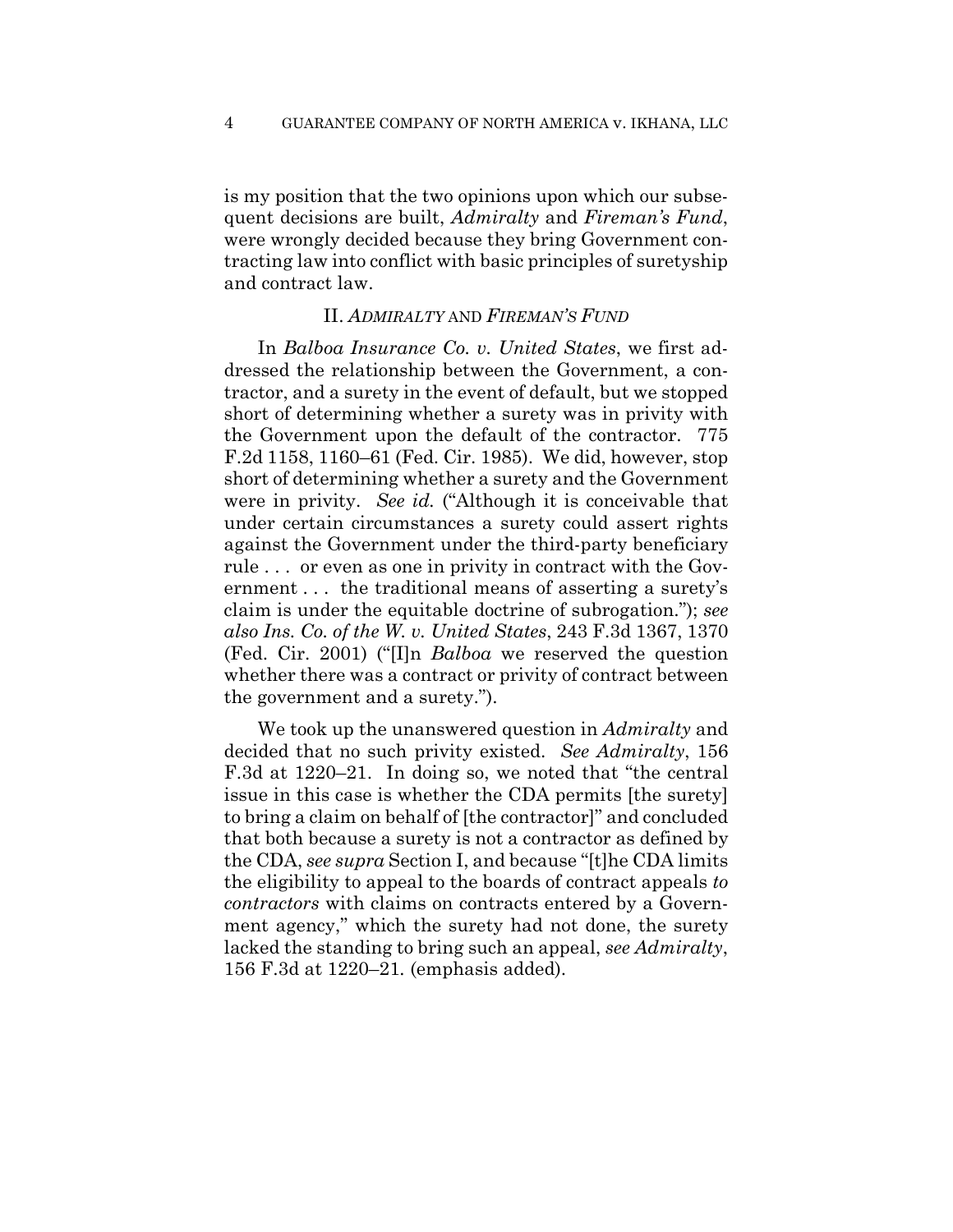We next addressed "whether [the surety] can represent [the contractor] in an appeal to the [ASBCA]" and determined that, in the "limited circumstances" where the surety "take[s] over contract performance or finance[s] the completion of the defaulted contract under its performance bond," the surety may be "entitl[ed] . . . to succeed to the contractual rights of the contractor against the government." *Id.* at 1222 (internal quotation marks and citations omitted). In *Fireman's Fund*, we clarified this determination, concluding that the surety could only raise claims against the Government that arose from the work the surety itself did following the takeover of the contract and not any claims pertaining to the prior period. 313 F.3d at 1351 ("[The surety] was not a party to any contract with the government prior to the takeover agreement it had with the government, and its pre-takeover claims did not arise under such a contract.").

Our analysis in *Admiralty*, and by extension *Fireman's Fund*, gave short shrift to the argument that, because the surety and the contractor had agreed that the contractor would cede all legal rights to the surety in the event of default, the surety should assume all of the contractor's legal rights—including those to appear before a board such as the ASBCA—with respect to the contract. *See generally Admiralty*, 156 F.3d at 1220–22. Instead, we focused primarily on the Senate Report that addresses the policy rationales supporting the creation of the CDA. *Id.* at 1221.3

1

<sup>3</sup> We also conducted a brief analysis of the plain language of the statute, noting that a surety failed to constitute a contractor as defined by the CDA. *See Admiralty*, 156 F.3d at 1220–21 (citing 41 U.S.C. § 7101(a)). If, as is explained below, the surety assumes the legal rights of the contractor at the time of default, the plain language of the statute would support the implication that the surety is a party to a Government contract. Accordingly, the following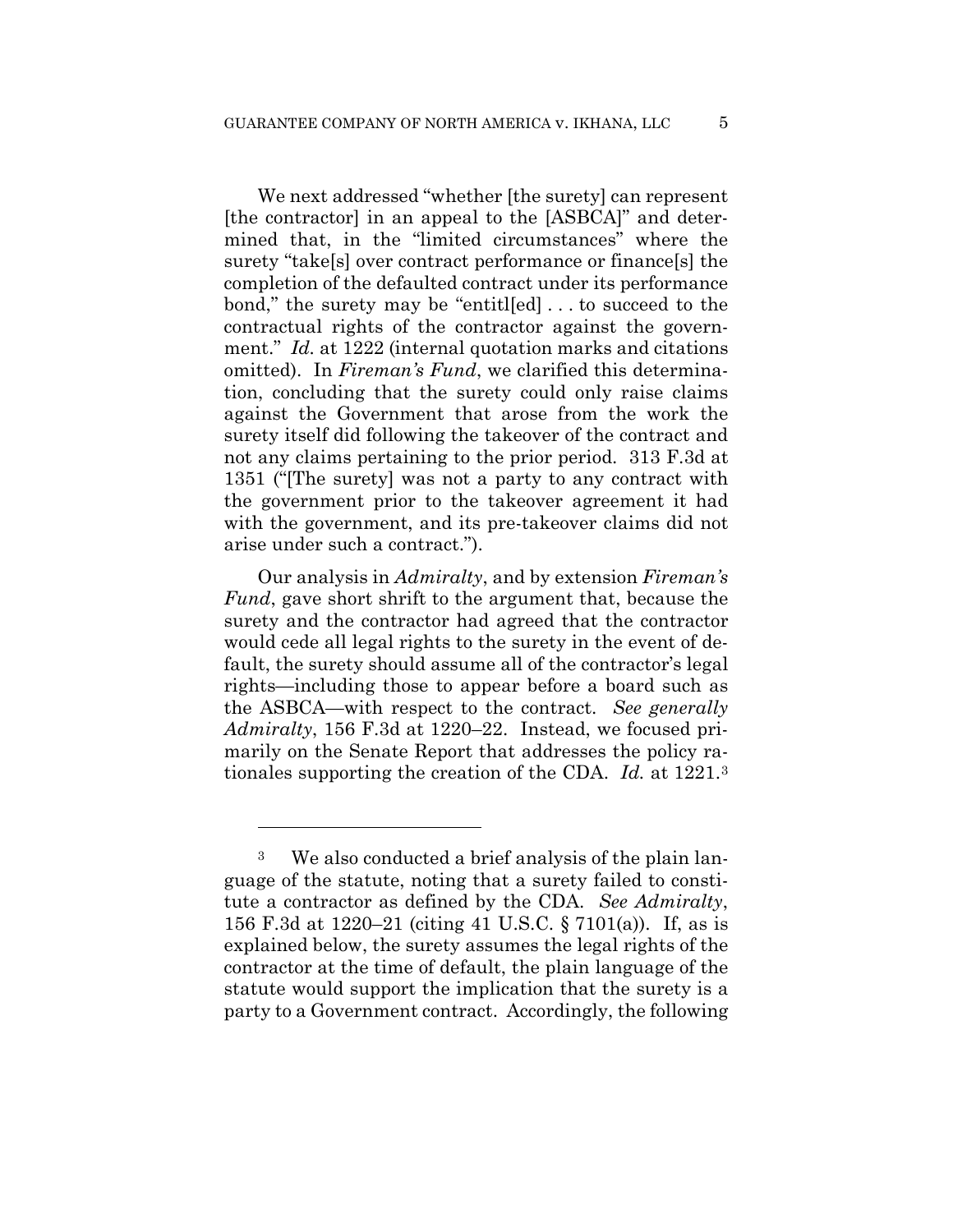Undergirding the rationale "for limiting the appeal right to a single 'contractor' [in] the Senate Report," we noted, was the goal to narrow the claims to those between the Government and "a 'single point of contact'—the prime contractor." *Id.* at 1220 (citing S. Rep. No. 95-1118, at 16). Limiting appeals to only a single contractor "would prevent multiple, duplicative claims and appeals by subcontractors." *Id.* (citing S. Rep. No. 95-1118, at 16). The CDA, therefore, "makes only a single 'contractor' eligible to appeal a contracting officer's final decision." *Id.* We explained that the Senate Report itself suggested the best system was one of a "single point of contact," or ensuring that only the contractor could pursue claims against the Government before the ASBCA and all other claims would be litigated elsewhere, such as between the contractor and subcontractors in district court. *See id.*; *see also* S. Rep. No. 95-1118, at 16.

A closer read of the Senate Report, however, indicates that the portion relied upon by our precedent relates wholly to precluding *subcontractors* from the administrative remedies of the CDA, *see* S. Rep. No. 95-1118, at 16– 17, and speaks nothing of sureties, *see generally id. See, e.g.*, S. Rep. No. 95-1118, at 16 (explaining that "[t]he recommendations . . . specifically exclude bringing *subcontractors* under the provisions of" the CDA) (emphasis added), *id.* ("If direct access were allowed to *all Government subcontractors*, contracting officers might, without appropriate safeguards, be presented with numerous frivolous claims that the prime contractor would not have sponsored.") (emphasis added), *id.* (contending that "[b]y forcing the prime contractor to administer its subcontractor network, the Government permits prime contractors and subcontractors" to resolve contract disputes through "their

1

analysis is directed toward determining the legal rights of a surety upon a contractor's default.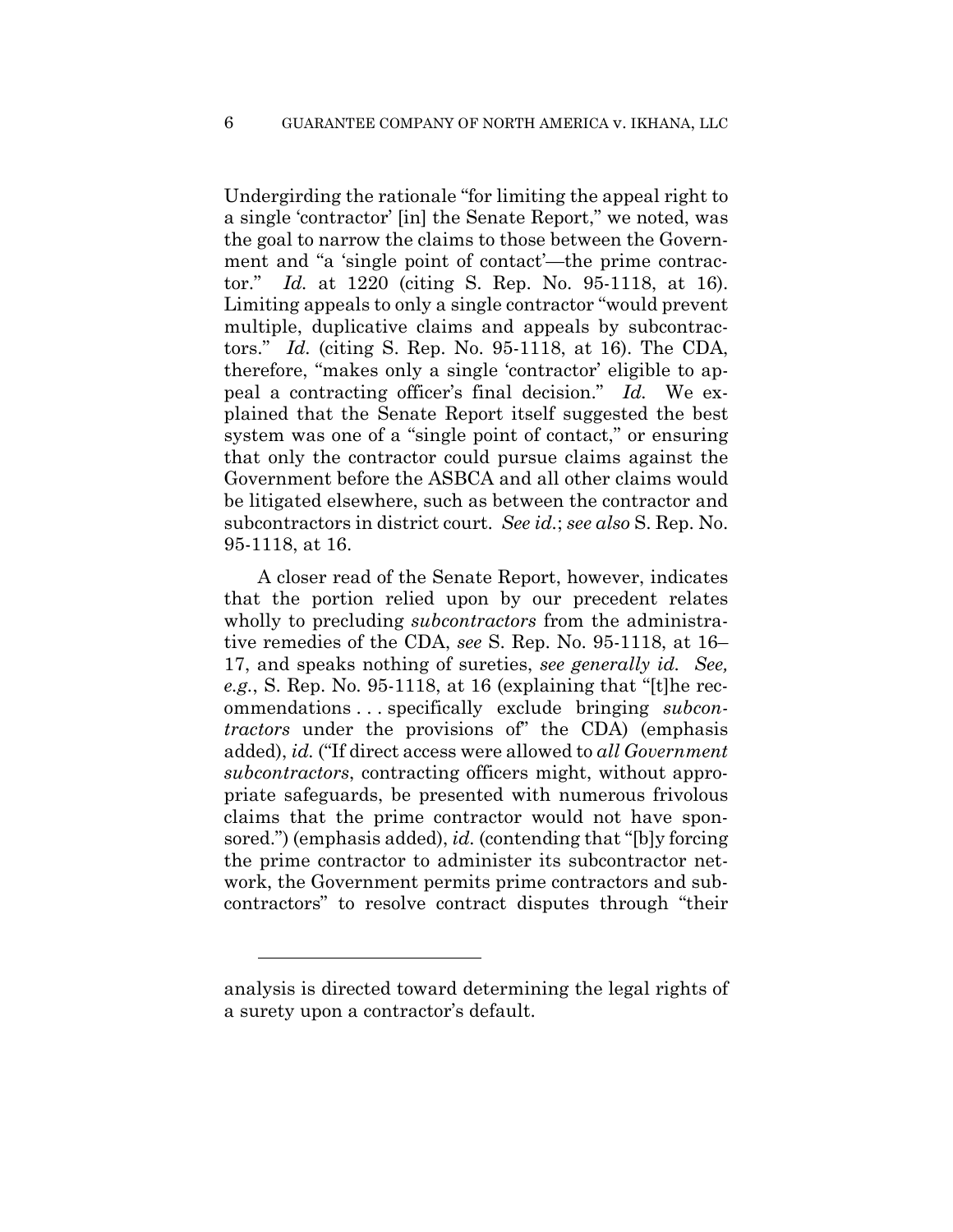familiar commercial procedures"), *id.* at 17 (concluding that "denying the subcontractors direct access" to the CDA would "forc[e] the prime contractor and the subcontractor to negotiate their disputes"); *see also Admiralty*, 156 F.3d at 1220 (citing S. Rep. No. 95-1118, at 16), *Fireman's Fund*, 313 F.3d at 1351–52 (same). Congress did not mention sureties when discussing the limits of the CDA's administrative remedies jurisdiction. *See generally* S. Rep. No. 95- 1118, at 16–17. In *Admiralty* and *Fireman's Fund*, we equated a surety to a subcontractor without *any* support.

Our court has repeatedly turned to these two cases and specifically to the two pages of the Senate Report to support the assertion that a surety is not in privity with the Government upon a contractor's default. *See Lumbermens Mut. Cas. Co. v. United States*, 654 F.3d 1305, 1321 (Fed. Cir. 2011) (relying on *Admiralty* and the Senate Report at pages 16 and 17 to support the assertion that "[t]his legislative history suggests that claims by third parties who are not in privity of contract with the government are not covered by the CDA"); *Hardie v. United States*, 19 F. App'x 899, 905 (Fed. Cir. 2001) (explaining that, in *Admiralty* and the court, in reliance on the Senate Report, determined that "[d]ue to the strong policy interest in maintaining a 'single point of contact' with the United States, there is a correspondingly strong resistance to extend the concept of 'privity' beyond the actual parties with which the United States originally contracted explicitly" (citation omitted)); *Ins. Co. of the W.,* 243 F.3d at 1370–71 (relying on *Admiralty* to conclude that "there is no such [privity] relationship" between the Government and a surety).

### III. GENERAL PRINCIPLES OF CONTRACT LAW SHOULD APPLY

The roles and responsibilities of sureties—including the assumption of all legal rights—are well-defined within contract law and are applicable to both private and public contracts; they should apply here. A suretyship is a contractual relationship "where one person," the obligee, "has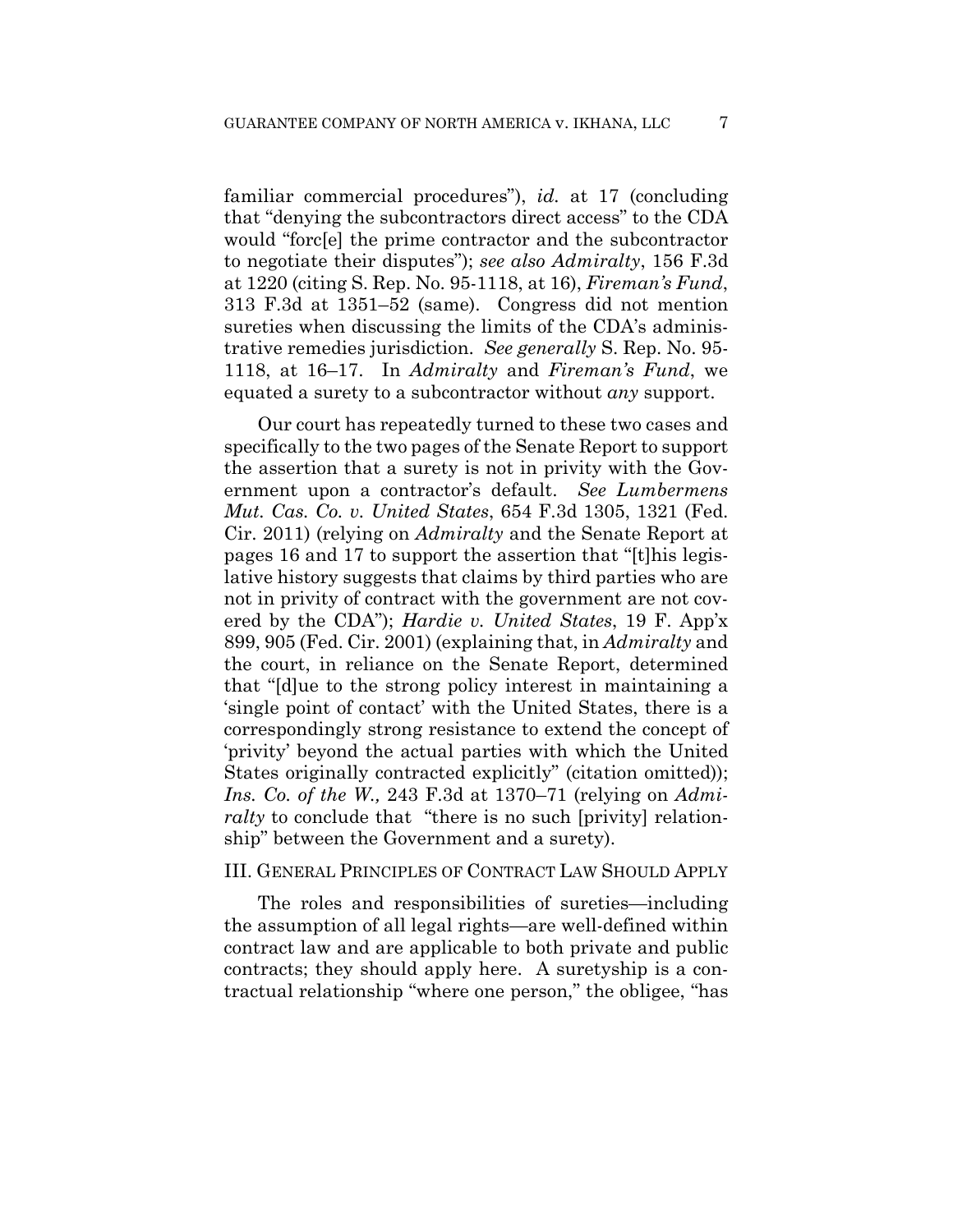undertaken an obligation and another person[,]" the surety, "is also under an obligation or other duty to the obligee" to perform that obligee's duty "rather than the [obligee]." Restatement (First) of Security § 82 (Am. Law Inst. 1941). Where an obligee, such as a contractor, enters into a contractual relationship, the surety agrees to assume the contractor's obligations—such as the performance and debts—of the contractor in the event of default. *See* Restatement (Third) of Suretyship & Guaranty § 1 (Am. Law Inst. 1996); *see also* Couch on Ins. §§ 1:14–15.

A surety benefits both the contractor and the party seeking performance, here the Government, because the surety's agreement with the contractor ensures that, in the event of default, the contracted performance is executed without significant delay (a "performance" bond) and subcontractors' valid costs are paid in a timely manner (a "payment" bond), while the cause of the default can be litigated. *See* 40 U.S.C. § 3131(b) (requiring Government contractors to possess both performance and payment bonds); *see also* Couch on Ins. §§ 1:15, 163:10. If a surety fails to execute its obligations under either bond, the Government may sue the surety. *See Balboa*, 775 F.2d at 1160 (concluding that "a surety, as [a] bondholder is as much a party to the Government contract as the contractor" and so may be sued by the Government).

If a contractor defaults on its performance, the surety possesses several ways to discharge the performance bond. The surety "is not obligated to perform the contract of the contractor though it may do so[,]" but it may "tak[e] over the contract and complet[e] performance, assum[e] liability for the government's costs in completing the contract that exceed the contract price, or . . . provid[e] funds to an insolvent contractor to complete the performance." Couch on Ins. § 164:14. The payment bond is discharged through negotiation or possibly litigation with subcontractors. *See* Couch on Ins. § 164:16.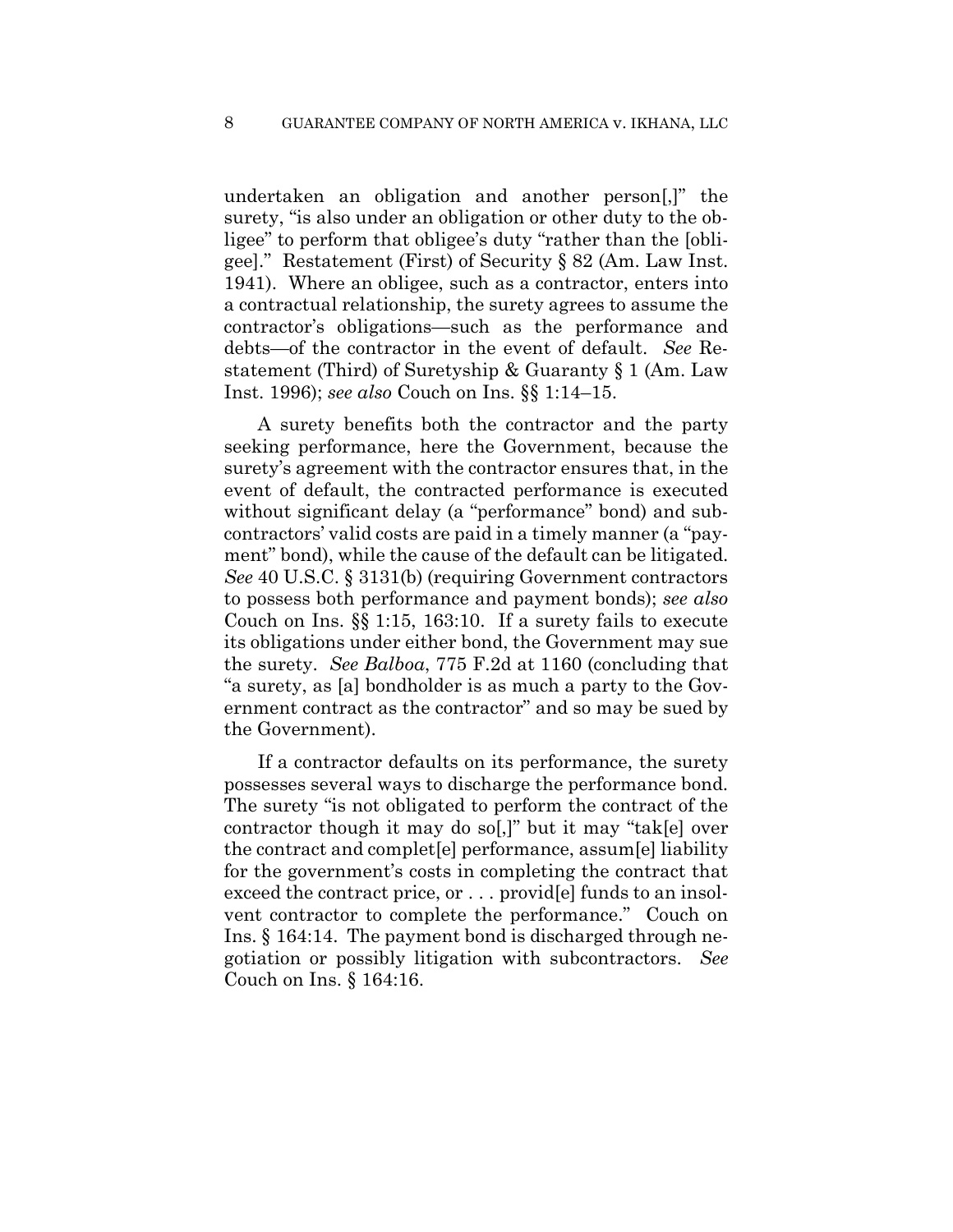A surety is different from a subcontractor in many respects. Significantly, the surety is obligated to engage and negotiate with the party seeking performance to ensure that it is completed. *See Dependable Ins. Co. v. United States*, 846 F.2d 65, 66–67 (Fed. Cir. 1988) (determining that a performance bond guarantees that the surety will insure that the contracted performance will be completed, even upon the default of the contractor). These differences are showcased in the appeal at hand, regarding the performance and payment bonds ("the Bonds") of Guarantee Company of North America ("GCNA") and Ikhana, LLC. Here, as in *Fireman's Fund*, the terms of the Bonds included an indemnity agreement in which the contractor assigned all rights under the contract and all legal actions and claims that the contractor may have had. *See* J.A. 2 (granting to GCNA, in the event of default, the right to "assert and prosecute any right or claim hereby assigned, transferred or otherwise conveyed in the name of [Ikhana] and to compromise and settle any such right or claim on such terms as it considers reasonable . . . in its sole and absolute discretion"); *see also Fireman's Fund*, 313 F.3d at 1346 (explaining that the surety's bond included the "General Indemnity Agreement" in which the contractor assigned "all of their rights under the contract . . . including . . . all actions, causes of actions, and claims and demands whatsoever which the [contractor] may have in . . . [the] contract covered by such [b]ond").

A surety must pick up where the contractor left off in the defaulted contract; in any normal surety relationship, this could include addressing pertinent pending litigation involving the contractor. Because of *Admiralty* and *Fireman's Fund*, a surety of a government contract has its hands tied when it comes to resolving ongoing litigation against the Government and executing performance. Indeed, this is the dilemma that faced GCNA following the Government's termination of Ikhana from the contract: Ikhana had filed claims against the Government for its